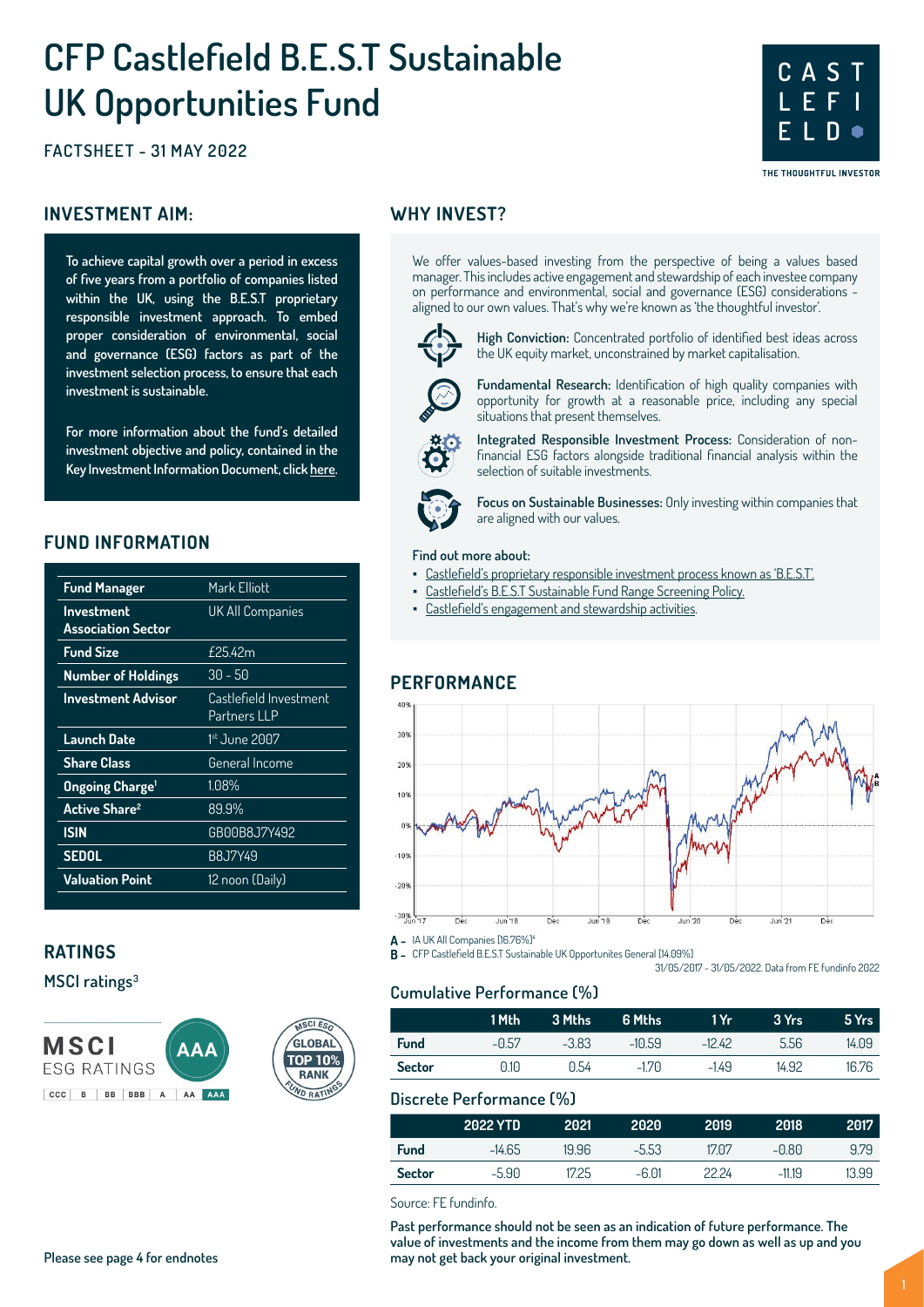**4.93%**

**8.26%**

**3.63%**

**14.03%**

**12.93%**

# **How We Evidence the Sustainability of This Fund**

# **POSITIVE THEME ALLOCATION (%)**



Source: Castlefield

### **BETTER CARBON EFFICIENCY**

#### **Emissions per \$1M revenue**



# **MORE SOCIAL & ENVIRONMENTAL GOOD**

#### **Percentage of funds allocated to environmental and social good**





**More investments allocated to environmental and social good than the benchmark**

#### **LOWER EXECUTIVE PAY**

#### **Comparing executive pay to employee pay**



# **LESS SOCIAL & ENVIRONMENTAL DAMAGE**

#### **Percentage of funds that create environmental and social harm**





**Fewer investments that create environmental and social harm than the benchmark**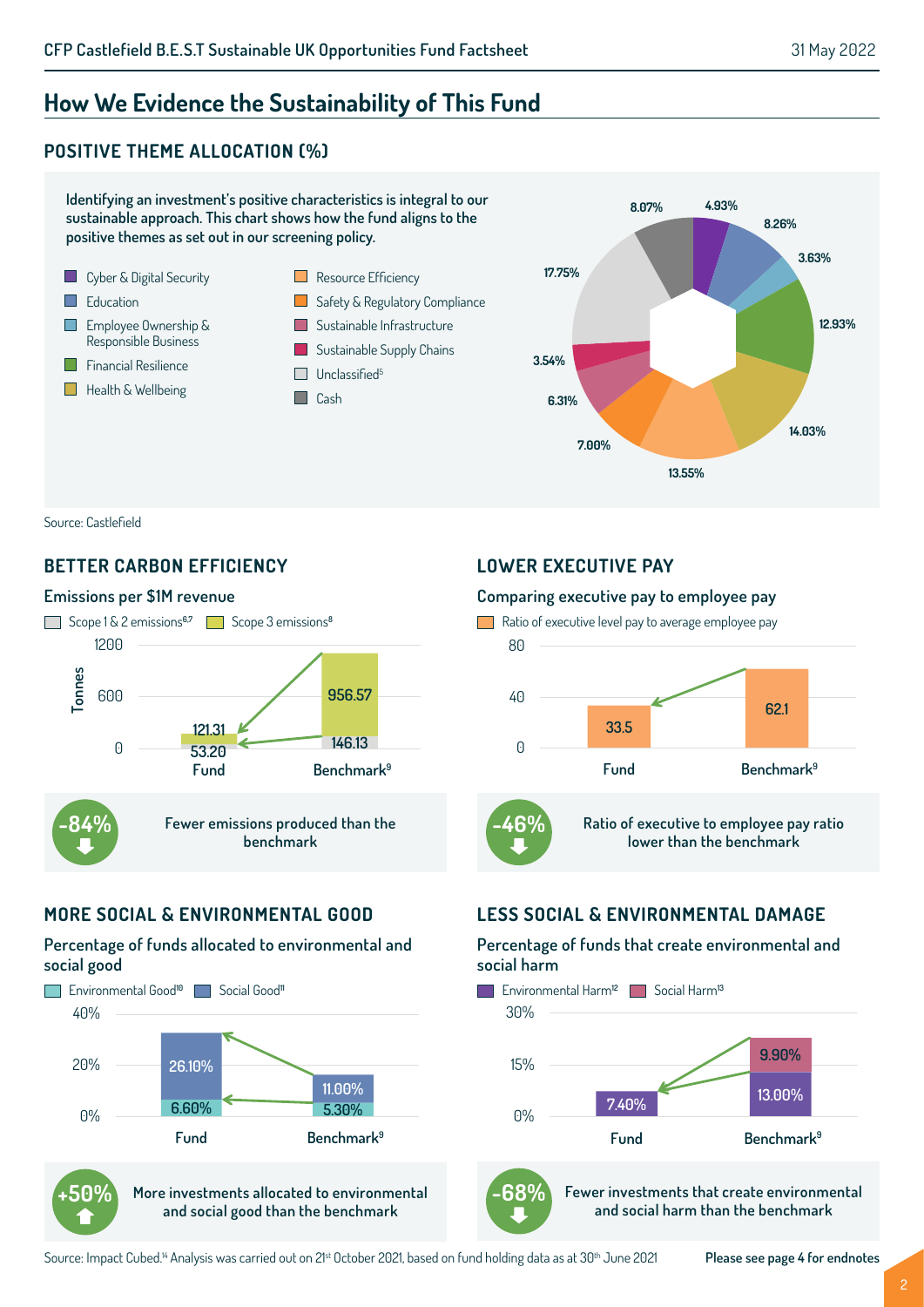### **FUND COMPOSITION**

| Top Ten Holdings (%)             |      |
|----------------------------------|------|
| <b>RELX</b>                      | 5.77 |
| K3 CAPITAL GROUP                 | 5.27 |
| <b>EXPERIAN</b>                  | 443  |
| <b>EMIS GROUP PLC</b>            | 4.25 |
| CRODA INTERNATIONAL              | 416  |
| <b>BEGBIES TRAYNOR GROUP PLC</b> | 3.92 |
| <b>TYMAN PLC</b>                 | 3.73 |
| DEVRO PLC                        | 3.70 |
| CITY OF LONDON INV               | 3.64 |
| IMPAX ASSFT MANAGFMFNT GROUP     | 3.63 |

#### **Sector Allocation (%)**

| Financials                    | 17.46 |
|-------------------------------|-------|
| Industrials                   | 16.16 |
| Consumer Goods                | 12.60 |
| <b>Support Services</b>       | 7.43  |
| Technology                    | 6.74  |
| Consumer services             | 6.65  |
| Chemicals                     | 6.01  |
| Media                         | 5.77  |
| Healthcare                    | 5.60  |
| Telecommunications            | 4.93  |
| Real Estate Investment Trusts | 2.58  |
| Cash                          | 8.07  |

# **GENERAL INFORMATION**

| <b>Authorised Corporate</b><br>Director | ConBrio Fund Partners<br>Limited             |
|-----------------------------------------|----------------------------------------------|
| <b>Depositary</b>                       | NatWest Trustee &<br>Depositary Services     |
| <b>Fund Administrator</b>               | The Northern Trust<br>Company                |
| <b>Shareholder Services</b>             | <b>SS&amp;C Financial Services</b><br>Europe |
| <b>Bloomberg Code</b>                   | <b>CONBRUO:LN</b>                            |
| <b>CITI Code</b>                        | G7AX                                         |
| <b>ISA Eligible</b>                     | Yes                                          |
| Minimum Investment                      | £500.00                                      |
| <b>Initial Fee</b>                      | £0.00                                        |
|                                         |                                              |

# **INVESTMENT TEAM**

#### **Lead Manager**



**Mark Elliott Fund Manager Partner, Head of Investment Management** MChem (Hons), Chartered MCSI, CFA

I'm Mark Elliott, a partner at Castlefield and a member of our investment management team. I'm the lead manager of the CFP Castlefield B.E.S.T Sustainable UK Opportunities Fund and the CFP Castlefield Real Return Fund. I'm a charter holder (Chartered Financial Analyst) of the CFA Institute as well as an individually chartered member of the Chartered Institute for Securities & Investment (CISI).

#### **Investment Managers**



**David Elton Partner, Investment Management** BSc (Hons), IMC, Chartered MCSI, CFA



**Rory Hammerson Partner, Investment Management** MA (Hons), CFFA



**Simon Holman Partner, Investment Management** MA (Hons), MSc, CFA, MCSI, ASIP

# **CONTACT INFORMATION**

**Individual Investors Client Services & Dealing:**  t<sup>∂</sup> (UK) 0330 123 3716 (Overseas) +44 203 975 1021 **Professional Investors Castlefield Investment Partners LLP: ्री 0161 974 0407** enquiries@castlefield.com

#### **Authorised Corporate Director**

#### **ConBrio Fund Partners Limited:**

111 Piccadilly, Manchester M1 2HY

- **े** 0161 233 4555
- funds@conbriofunds.com



# **HOW TO INVEST**

Details of how to invest, application forms and other supporting documents are available from our website [here.](https://www.conbriofunds.com/investment-managers/castlefield-investment-partners-llp-cip/)

#### **Platform Availability**

Aberdeen - Elevate, The Aegon Platform, AJ Bell, Aviva Wrap, Embark (Advance), M&G Wealth, Novia, Pershing, Quilter Platform, Transact